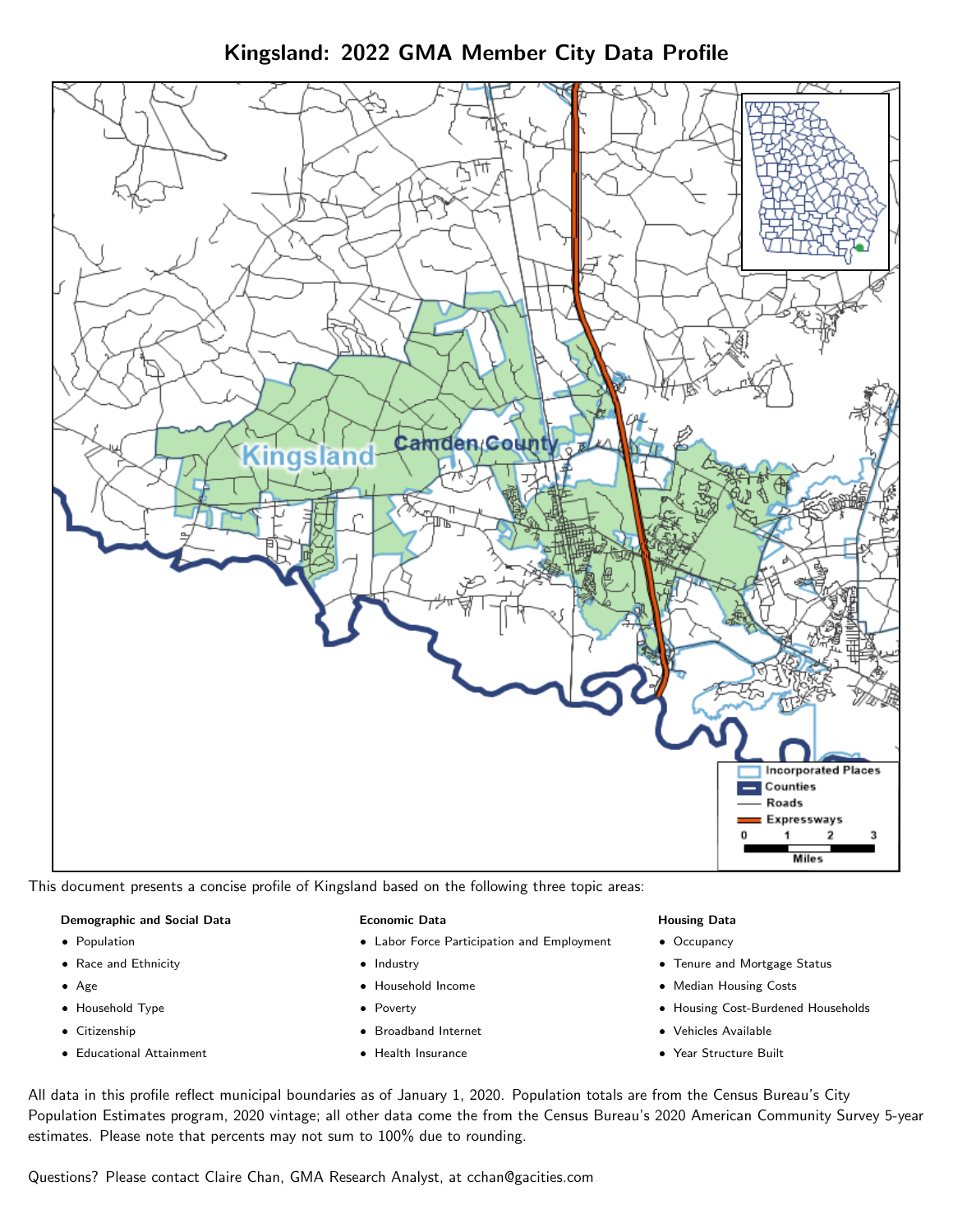# Kingsland: Demographic and Social





**Citizenship** 



Source: American Community Survey, 2020 5-year estimates, table B05002 Source: American Community Survey, 2020 5-year estimates, table B15002

### Race and Ethnicity



Source: U.S. Census Bureau, City Population Estimates, 2020 vintage Source: American Community Survey, 2020 5-year estimates, table B03002

## Household Type



Source: American Community Survey, 2020 5-year estimates, table B01001 Source: American Community Survey, 2020 5-year estimates, table B11001

### Educational Attainment



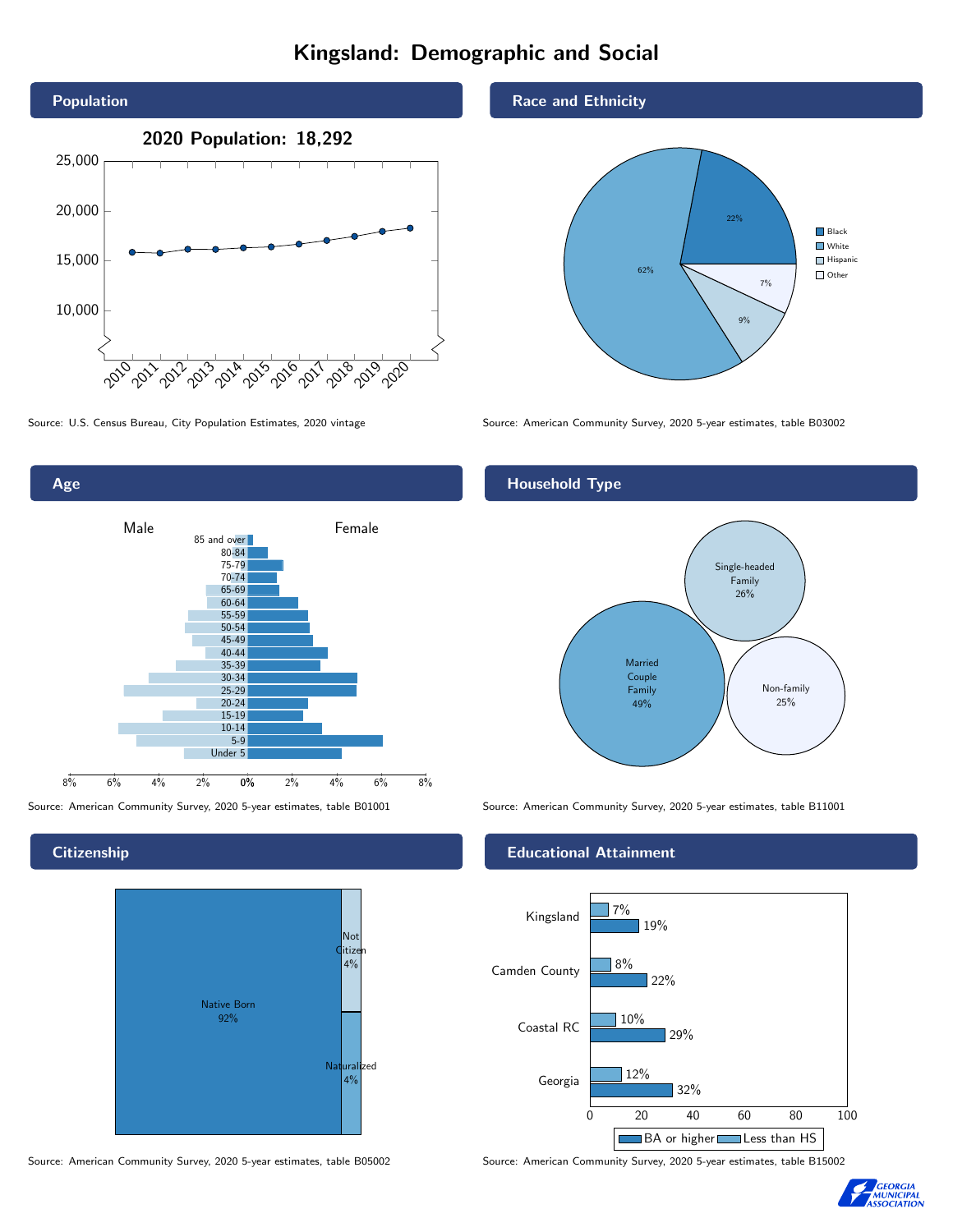# Kingsland: Economic



Source: American Community Survey, 2020 5-year estimates, table B23001 Note: Unemployment rate is based upon the civilian labor force.

# Household Income 0 50,000 100,000 150,000 200,000 250,000 Georgia Coastal RC Camden County Kingsland \$85,691 \$78,108 \$74,348 \$73,103 \$61,224 \$57,267 \$60,594 \$53,368 Mean Median

Source: American Community Survey, 2020 5-year estimates, tables B19013 and B19025 Source: American Community Survey, 2020 5-year estimates, table B17010



## Industry

| Agriculture, forestry, fishing and hunting, and mining      | $1\%$ |
|-------------------------------------------------------------|-------|
| Construction                                                | 4%    |
| Manufacturing                                               | 5%    |
| <b>Wholesale Trade</b>                                      | 3%    |
| Retail Trade                                                | 15%   |
| Transportation and warehousing, and utilities               | 6%    |
| Information                                                 | 6%    |
| Finance and insurance, real estate, rental, leasing         | 5%    |
| Professional, scientific, mgt, administrative, waste mgt    | 8%    |
| Educational services, and health care and social assistance | 16%   |
| Arts, entertainment, recreation, accommodation, food        | 13%   |
| service                                                     |       |
| Other services, except public administration                | 3%    |
| Public administration                                       | 14%   |

Source: American Community Survey, 2020 5-year estimates, table C24030

Poverty



#### Health Insurance



Source: American Community Survey, 2020 5-year estimates, table B28002 Source: American Community Survey, 2020 5-year estimates, table B18135